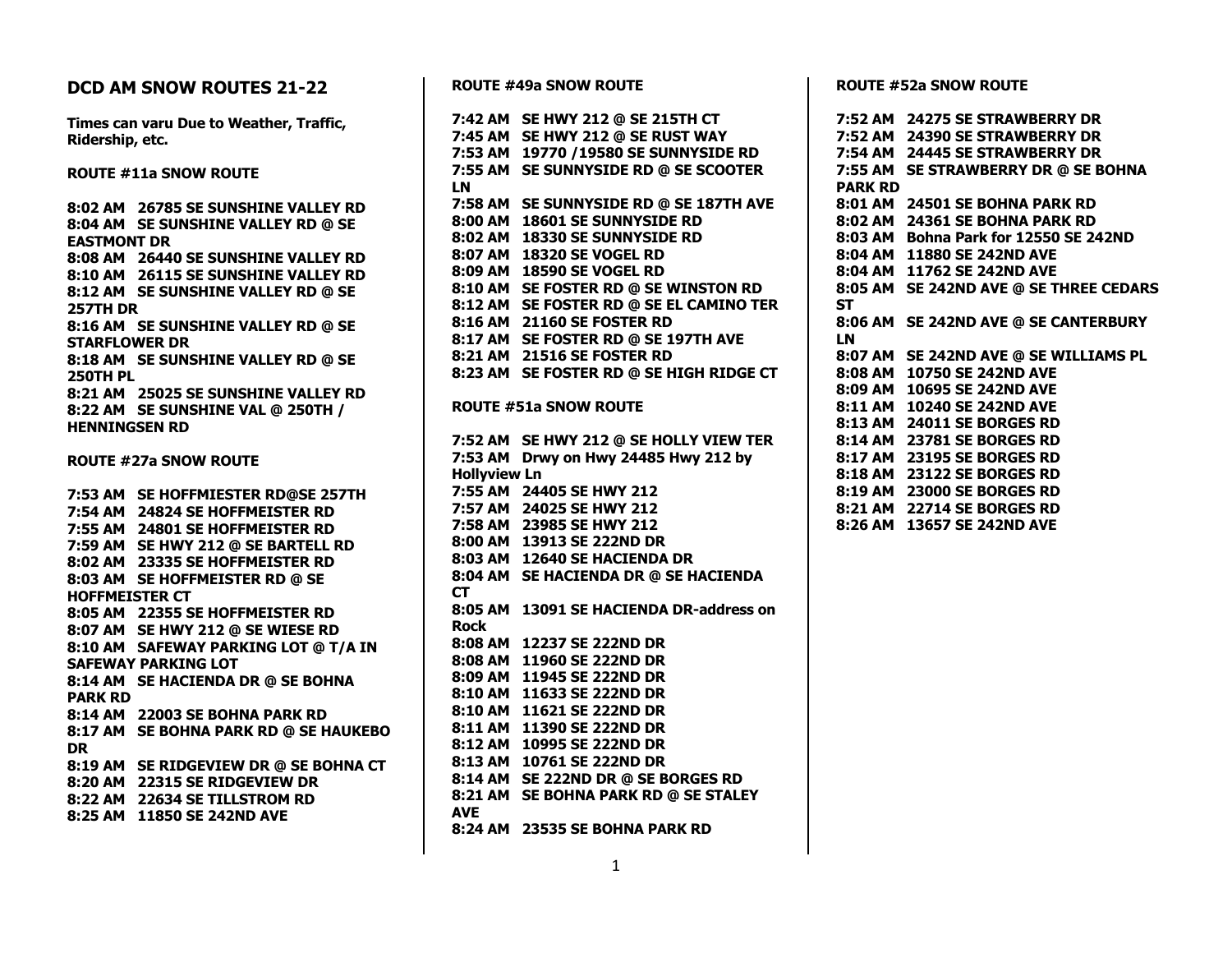| <b>ROUTE #53a SNOW ROUTE</b> |                                                                                         | <b>ROUTE #56a SNOW ROUTE</b> |                                 |  |
|------------------------------|-----------------------------------------------------------------------------------------|------------------------------|---------------------------------|--|
|                              | 7:41 AM 19200 SE HWY 212                                                                |                              | 7:55 AM 14325 SE 242ND AVE      |  |
|                              | 7:41 AM 18857 SE Hwy 212<br>7:42 AM SE HWY 212 @ SE 187TH AVE                           |                              | 7:58 AM 23990 SE TILLSTROM RD   |  |
|                              |                                                                                         |                              | 7:59 AM 11700 SE WILDWOOD DR    |  |
|                              | 7:45 AM 15167 SE WY EAST AVE/15156 SE                                                   |                              | 8:01 AM 23909 SE BOHNA PARK RI  |  |
| <b>WYEAST AVE</b>            |                                                                                         |                              | 8:03 AM 23400 SE TILLSTROM RD   |  |
|                              | 7:47 AM 14655 SE WY EAST AVE - Daycare                                                  |                              | 8:05 AM 11251 SE 232ND AVE      |  |
|                              | 7:48 AM 14532 SE WY EAST AVE                                                            |                              | 8:06 AM 10611 SE 232ND AVE      |  |
|                              | 7:57 AM SE HWY 212 @ SE TONG RD<br>8:01 AM 18666 SE HWY 212<br>8:03 AM 18880 SE HWY 212 |                              | 8:07 AM 23391 SE BORGES RD      |  |
|                              |                                                                                         |                              | 8:08 AM SE BORGES RD @ SE LADE  |  |
|                              | 8:03 AM 18880 SE HWY 212                                                                |                              | 8:11 AM SE BORGES RD @ SE KING  |  |
|                              | 8:05 AM SE CHITWOOD RD @ SE ANDERSON                                                    | <b>WAY</b>                   |                                 |  |
| <b>RD</b>                    |                                                                                         |                              | 8:14 AM 8920 SE 242ND AVE       |  |
|                              | 8:07 AM 20060 SE HWY 212 - Country Club                                                 |                              | 8:24 AM SE 232ND DR @ SE MERCI  |  |
| <b>Daycare</b>               |                                                                                         |                              | 8:25 AM SE 232ND DR @ SE BLUE I |  |
|                              | 8:07 AM 20255 SE HWY 212                                                                |                              |                                 |  |
|                              | 8:08 AM SE HWY 212 @ SE 202ND AVE                                                       |                              | <b>ROUTE #61a SNOW ROUTE</b>    |  |
|                              | 8:10 AM SE HWY 212 @ SE OLD BARN LN                                                     |                              |                                 |  |
|                              | 8:12 AM SE REGNER TERRACE DR @ SE                                                       |                              | 7:58 AM SE RUGG & SE BREAKFRO   |  |
| <b>PEGGY ANN DR</b>          |                                                                                         | <b>HIDEAWAY CT</b>           |                                 |  |
|                              | 8:14 AM 14900 SE REGNER TERRACE DR                                                      |                              | 8:01 AM 9045 SE TELFORD RD      |  |
|                              | 8:15 AM SE REGNER TERRACE DR @ SE                                                       |                              | 8:03 AM 9440 SE TELFORD RD      |  |
| <b>SHARON DR</b>             |                                                                                         |                              | 8:06 AM 27711 SE HALEY RD       |  |
|                              | 8:17 AM SE SHARON DR @ SE NAOMI DR                                                      |                              | 8:07 AM SE HALEY RD @ SE TWOL   |  |
|                              | 8:19 AM SE NAOMI DR @ SE ONDO RIVERA                                                    |                              | 8:08 AM 28050 SE HALEY RD       |  |
| <b>DR</b>                    |                                                                                         |                              | 8:09 AM 10950 SE KATHY LN       |  |
|                              | 8:23 AM 14981 SE ONDO RIVERA DR                                                         |                              | 8:10 AM 10800 SE KATHY LN       |  |
|                              | 8:24 AM 14936 SE ONDO RIVERA DR                                                         |                              | 8:11 AM SE HALEY RD @ SE RAMO   |  |
|                              |                                                                                         |                              | 8:14 AM SE HALEY RD @ SE LARIA  |  |
|                              | <b>ROUTE #54a SNOW ROUTE</b>                                                            |                              | 8:16 AM 10400 SE 282ND AVE      |  |
|                              |                                                                                         |                              | 8:17 AM SE 282ND AVE @ SE SUN I |  |
|                              | 8:09 AM 14883 SE ROYER RD                                                               |                              |                                 |  |
|                              | 8:10 AM 15038 SE ROYER RD                                                               |                              |                                 |  |
|                              | 8:10 AM SE ROYER RD @ SE BARLOW CT                                                      |                              |                                 |  |
|                              | 8:11 AM 15125 SE ROYER RD                                                               |                              |                                 |  |
|                              | 8:12 AM SE EDWARD DR @ SE HEIDI LN                                                      |                              |                                 |  |
|                              | 8:13 AM SE HEIDI LN @ SE LITTLE LN                                                      |                              |                                 |  |
|                              | 8:20 AM SE HWY 212 @ SE BARKLEY CT                                                      |                              |                                 |  |
|                              | 8:22 AM 22880 SE HWY 212                                                                |                              |                                 |  |
|                              | 8:23 AM 24040 SE HWY 212                                                                |                              |                                 |  |
|                              |                                                                                         |                              |                                 |  |

 $\mathbf{r}$ 

**K RD<br>RD 8:03 AM 23400 SE TILLSTROM RD 8:08 AM SE BORGES RD @ SE LADERA CT 8:11 AM SE BORGES RD @ SE KINGSWOOD 8:24 AM SE 232ND DR @ SE MERCER CT 8:25 AM SE 232ND DR @ SE BLUE RIDGE DR**  $P:RONT/SE$ **8 8 81AT LN JN RAY DR**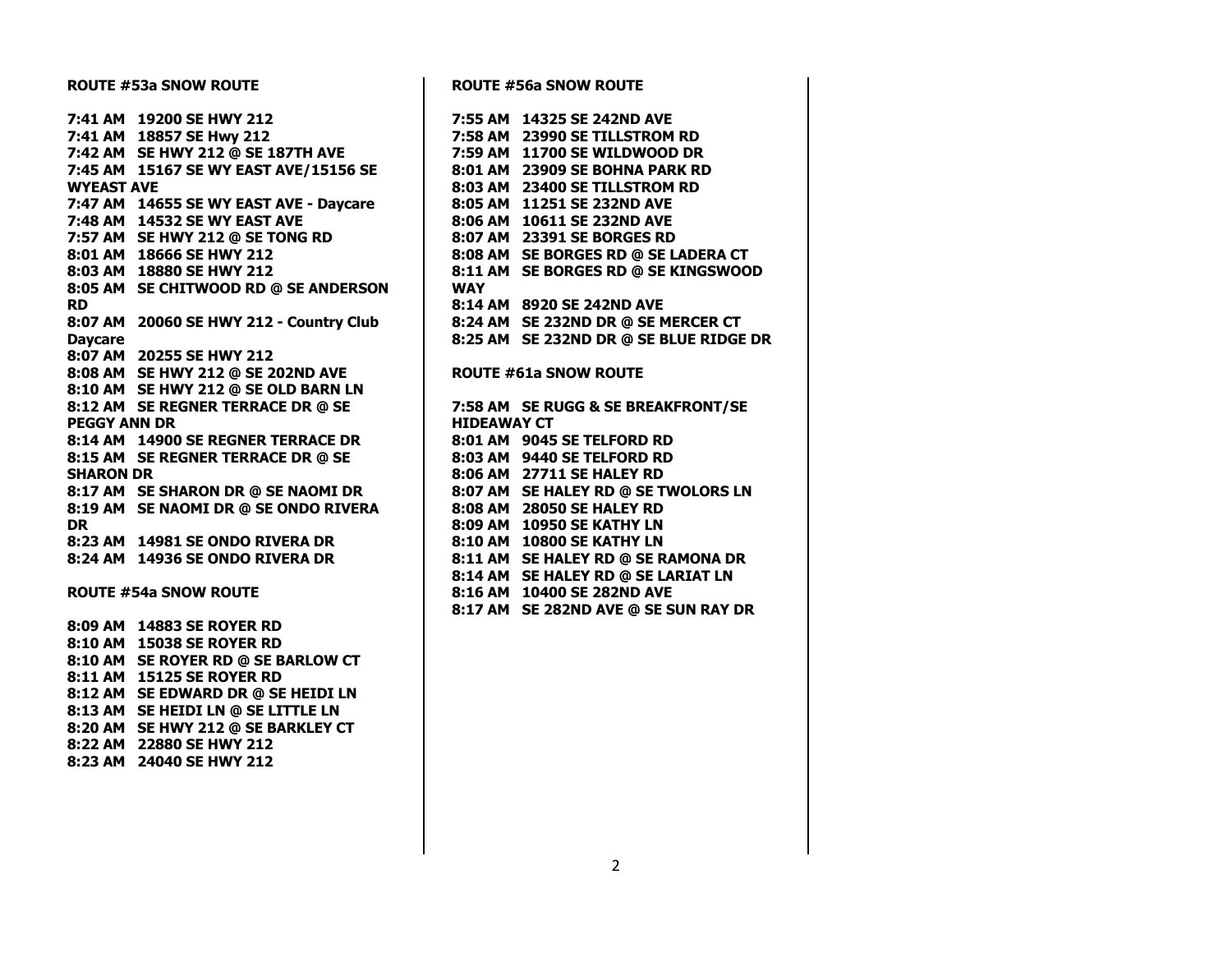## **DCD - PM SNOW ROUTES 21-22**

**Times can vary Due to Weather, Traffic, Ridership, etc**

**ROUTE #11p SNOW ROUTE**

**3:46 PM 26785 SE SUNSHINE VALLEY RD 3:47 PM SE SUNSHINE VALLEY RD @ SE EASTMONT DR 3:49 PM 26440 SE SUNSHINE VALLEY RD 3:50 PM 26115 SE SUNSHINE VALLEY RD 3:51 PM SE SUNSHINE VALLEY RD @ SE 257TH DR 3:53 PM SE SUNSHINE VALLEY RD @ SE STARFLOWER DR 3:54 PM SE SUNSHINE VALLEY RD @ SE 250TH PL 3:55 PM 25025 SE SUNSHINE VALLEY RD 3:56 PM SE SUNSHINE VAL @ 250TH / HENNINGSEN RD**

**ROUTE #27p SNOW ROUTE**

**3:38 PM SE HWY 212 @ SE BARTELL RD 3:40 PM SE HOFFMIESTER RD@SE 257TH 3:42 PM 24824 SE HOFFMEISTER RD 3:42 PM 24801 SE HOFFMEISTER RD 3:44 PM 23335 SE HOFFMEISTER RD 3:45 PM SE HOFFMEISTER RD @ SE HOFFMEISTER CT 3:46 PM 22355 SE HOFFMEISTER RD 3:48 PM SE HWY 212 @ SE WIESE RD 3:50 PM 20363 SE HWY 212-Drwy pastWeise/CoffeeShop 3:55 PM SE HACIENDA DR @ SE BOHNA PARK RD 3:58 PM SE BOHNA PARK RD @ SE HAUKEBO DR 3:59 PM SE RIDGEVIEW DR @ SE BOHNA CT 4:00 PM 22315 SE RIDGEVIEW DR 4:04 PM 11850 SE 242ND AVE**

**ROUTE #49p SNOW ROUTE 3:38 PM SE HWY 212 @ SE 215TH CT 3:39 PM SE HWY 212 @ SE RUST WAY 3:42 PM 19770 /19580 SE SUNNYSIDE RD 3:44 PM SE SUNNYSIDE RD @ SE SCOOTER LN 3:45 PM SE SUNNYSIDE RD @ SE 187TH AVE 3:46 PM 18601 SE SUNNYSIDE RD 3:47 PM 18330 SE SUNNYSIDE RD 3:52 PM 18320 SE VOGEL RD 3:52 PM 18590 SE VOGEL RD 3:53 PM SE FOSTER RD @ SE EL CAMINO TER 3:55 PM 21160 SE FOSTER RD 3:55 PM 21516 SE FOSTER RD 3:56 PM SE FOSTER RD @ SE HIGH RIDGE CT 3:58 PM SE FOSTER RD @ SE 197TH AVE 4:00 PM SE FOSTER RD @ SE WINSTON RD ROUTE #51p SNOW ROUTE 3:37 PM 23985 SE HWY 212 3:41 PM SE HWY 212 @ SE HOLLY VIEW TER 3:43 PM Drwy on Hwy 24485 Hwy 212 by Hollyview Ln 3:44 PM 24405 SE HWY 212 3:45 PM 24025 SE HWY 212 3:47 PM 13913 SE 222ND DR 3:48 PM SE 222ND DR @ SE DONNA CIR 3:48 PM 12972 SE 222ND DR 3:49 PM 12640 SE HACIENDA DR 3:50 PM SE HACIENDA DR @ SE HACIENDA 3:51 PM 13091 SE HACIENDA DR-address on Rock 3:53 PM 12237 SE 222ND DR 3:54 PM 11960 SE 222ND DR 3:54 PM 11945 SE 222ND DR 3:55 PM 11633 SE 222ND DR 3:55 PM 11621 SE 222ND DR 3:56 PM 11390 SE 222ND DR 3:56 PM 10995 SE 222ND DR 3:57 PM 10761 SE 222ND DR 3:58 PM SE 222ND DR @ SE BORGES RD 4:04 PM SE BOHNA PARK RD @ SE STALEY AVE 4:06 PM 23535 SE BOHNA PARK RD**

**ROUTE #52p SNOW ROUTE**

```
3:33 PM 13657 SE 242ND AVE
3:33 PM 24275 SE STRAWBERRY DR
3:34 PM 24390 SE STRAWBERRY DR
3:35 PM 24445 SE STRAWBERRY DR
3:36 PM SE STRAWBERRY DR @ SE BOHNA 
PARK RD
3:39 PM 24501 SE BOHNA PARK RD
3:40 PM 24361 SE BOHNA PARK RD
3:41 PM Bohna Park for 12550 SE 242ND
3:41 PM 11880 SE 242ND AVE
3:41 PM 11762 SE 242ND AVE
3:42 PM SE 242ND AVE @ SE THREE CEDARS 
ST
3:43 PM SE 242ND AVE @ SE CANTERBURY 
LN
3:43 PM SE 242ND AVE @ SE WILLIAMS PL
3:44 PM 10750 SE 242ND AVE
3:44 PM 10695 SE 242ND AVE
3:45 PM 10240 SE 242ND AVE
3:47 PM 24011 SE BORGES RD
3:48 PM 23781 SE BORGES RD
3:50 PM 23195 SE BORGES RD
3:51 PM 23122 SE BORGES RD
3:52 PM 23000 SE BORGES RD
3:53 PM 22714 SE BORGES RD
3:55 PM 22634 SE TILLSTROM RD
```